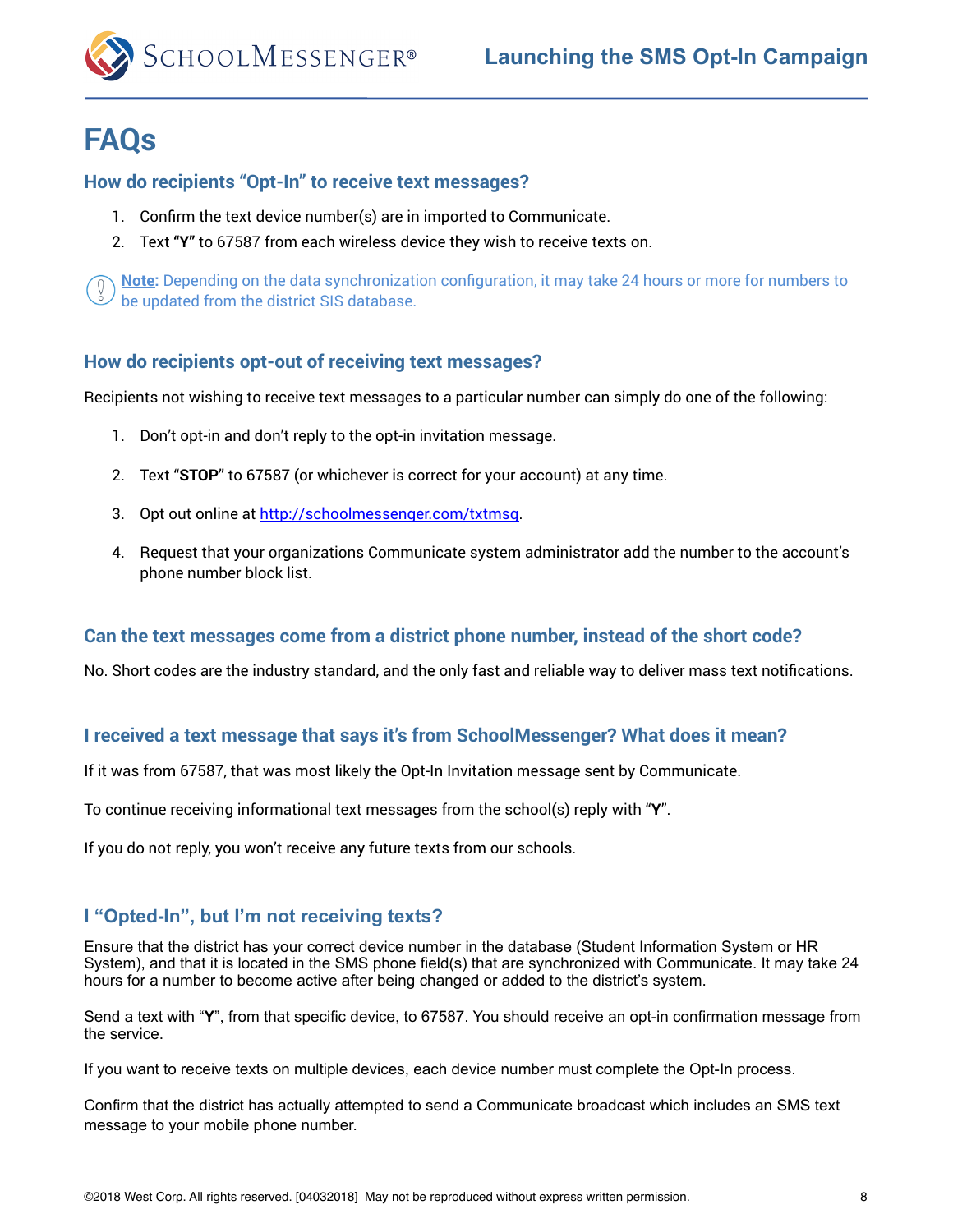**SCHOOLMESSENGER®** 

#### **How do I know if it worked?**

After you text one of the key words to the short code the system will ALWAYS respond back with one of three messages:

**Opt-in Response:** *You're registered 4 SchoolMessenger notifications. Reply STOP to cancel, HELP for help. Msg&data rates may apply. msg freq varies. schoolmessenger.com/txt* 

**Opt-out Response:** *You're unsubscribed from SchoolMessenger. No more msgs will be sent. Reply Y to resubscribe, HELP for help. Msg&data rates may apply. schoolmessenger.com/txt* 

**Help or Unknown Key Word Response:** *SchoolMessenger notification service: Reply Y to subscribe or STOP to cancel. Msg&data rates may apply. Msg freq varies. Visit schoolmessenger.com/txt for info* 

**Any other response – or no response:** indicates the recipient should contact their wireless device provider to have SMS messaging/premium content enabled (see below for more details).

## **What does it mean if I texted "Y" or "yes" and I received some sort of error message back?**

If you receive what appears to be an error message, similar to one of the following, it most likely means that short code text messaging is not enabled on your wireless subscription plan:

- *Service access denied*
- *Message failed*
- *Shortcode may have expired or shortcode texting may be blocked on your account*
- *Does not participate*

These replies DO NOT indicate that the wireless provider cannot receive messages from Communicate. Rather, they are an indication that the specific mobile device *does not have short code SMS texting enabled* for that number (this is sometimes disabled by default on company provided cell phones). To address this, contact your wireless provider.

**Note:** Providers sometimes use various names for this type of texting service (e.g. short code, SMS, premium, etc.). If you simply ask about text messaging, your carrier may assume you are referring to person-to-person. Therefore, be very clear to refer to "short code" text messages. Most TV programs that have a voting component use short code SMS messaging (e.g. American Idol, Dancing with the Stars). In addition, many department or grocery stores use SMS to distribute coupons and deals. Using an example such as this can be helpful in clarifying the type of texting service you want to enable.

#### **Will I be charged for the text messages that I receive from Communicate?**

Communicate does not charge recipients for the text messages that they receive or send to the short code; however, wireless providers may charge for individual text messages, depending on the plan associated with the wireless device. Please consult your carrier if you are uncertain.